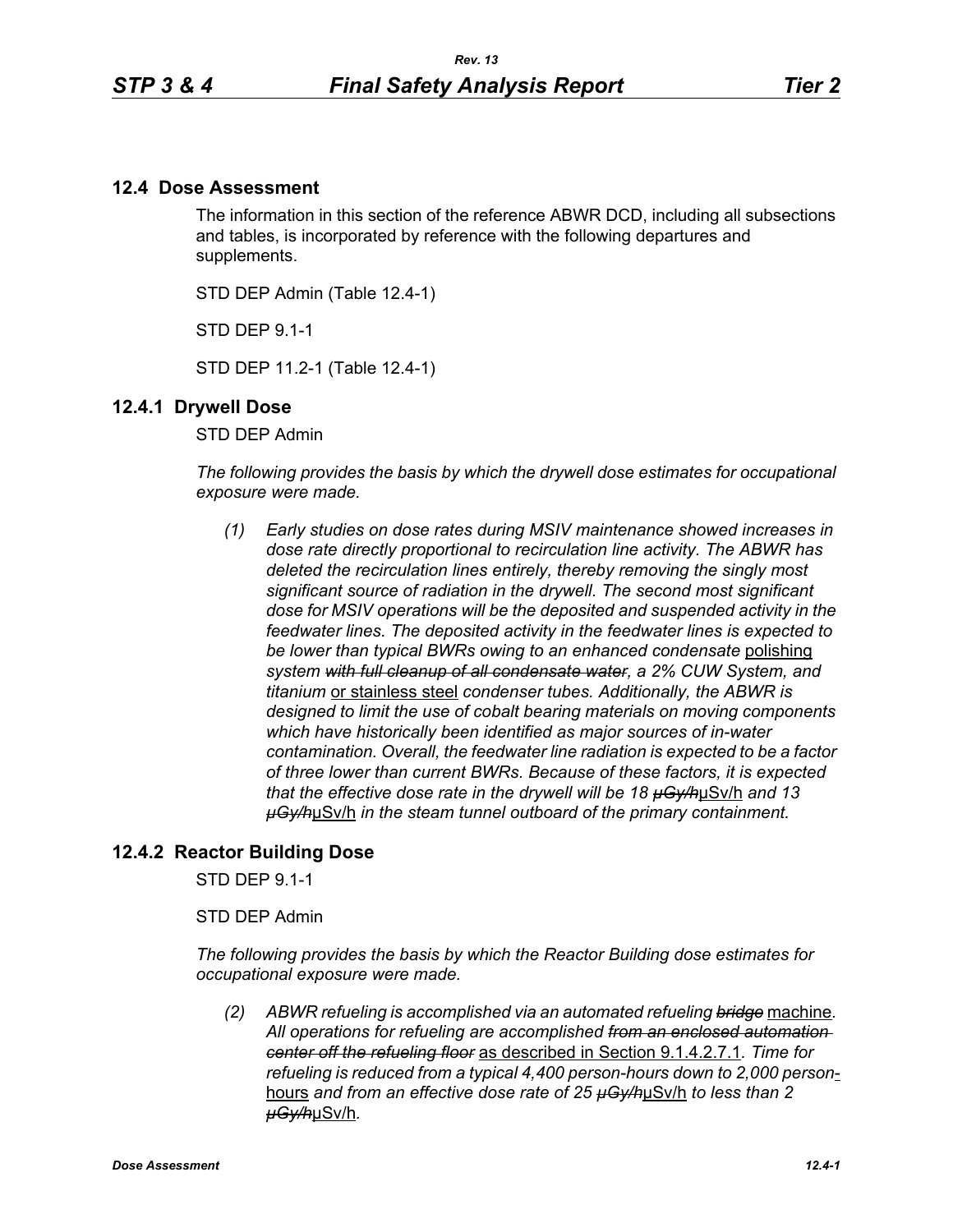The following supplement addresses operator doses based on spent fuel movement operations. Refer to supplemental information provided in Tables 12.2-5a and 12.2-5b for Spent Fuel Storage, and Appendix 12B.

The dose rate from the highest activity irradiated fuel bundle elevated to the maximum up-position in the spent fuel pool (SFP) with water coverage of 8.5 ft (2.6 m) from the top of the fuel assembly active fuel was calculated. The dose rate at the refueling machine trolley platform 8.8 ft (2.7 m) above the refueling floor is approximately 1.2 mrem/hr (12 µSv/hr). This dose rate of 1.2 mrem/hr (12 µSv/hr) is conservative because of the additional 1 ft (0.3 m) of air space between the water surface and refueling floor, and the attenuation through the refueling machine lower structure and platform. Additionally, it is below the criteria of 2.5 mrem/hr from an irradiated fuel unit, control component, or both, as required by ANSI/ANS-57.1-1992. Note that this value does not include dose from radionuclides contained in Spent Fuel Pool water, which is expected to be no greater than 0.7 mrem/hr at approximately 1.2 meters above the refueling floor, based on data from currently operating plants utilizing the ABWR spent fuel pool design. This value takes no credit for attenuation through refueling machine construction material or the additional distance to the refueling machine trolley platform, which adds additional conservatism.

# **12.4.3 Radwaste Building Dose**

STD DEP 11.2-1

This subsection is replaced in its entirety with the following.

Radwaste Building work consists of water processing, pump and valve maintenance, shipment handling, radwaste management, and general cleanup activity. Radwaste building doses result from routine surveillance, testing, and maintenance of the solid and liquid waste treatment equipment. The liquid treatment system collects liquid wastes from equipment drains, floor drains, filter backwashes, and other sources within the facility. The solid treatment system processes resins, backwash slurries, and sludge from the phase separator. It also processes dry active waste from the plant. Some examples of radwaste activities include resin dewatering, movement of casks and liners, filter handling, resin movement, and installation and removal of mobile radwaste processing skids. Both waste treatment systems are based on current mobile radwaste processing technology and avoid complex permanently installed components. All radwaste tankage and support systems are permanently installed. More of the radwaste operations involve remote handling than in a typical BWR. This more flexible radwaste system and building design, simpler operation, and improved maintenance procedures result in a reduction in the number of total hours in the Radwaste Building radiation areas. The results of an industry assessment indicate that there was a substantial reduction in radiation dose (one plant experienced a factor of eight reduction in radiation dose) relative to the doses specified in the reference DCD. Based on this experience, it is estimated that the departures involving the Liquid Waste Management System (LMWS) will result in a reduction of the Radwaste Building annual radiation dose by a factor of approximately four (Reference 12.4-5). The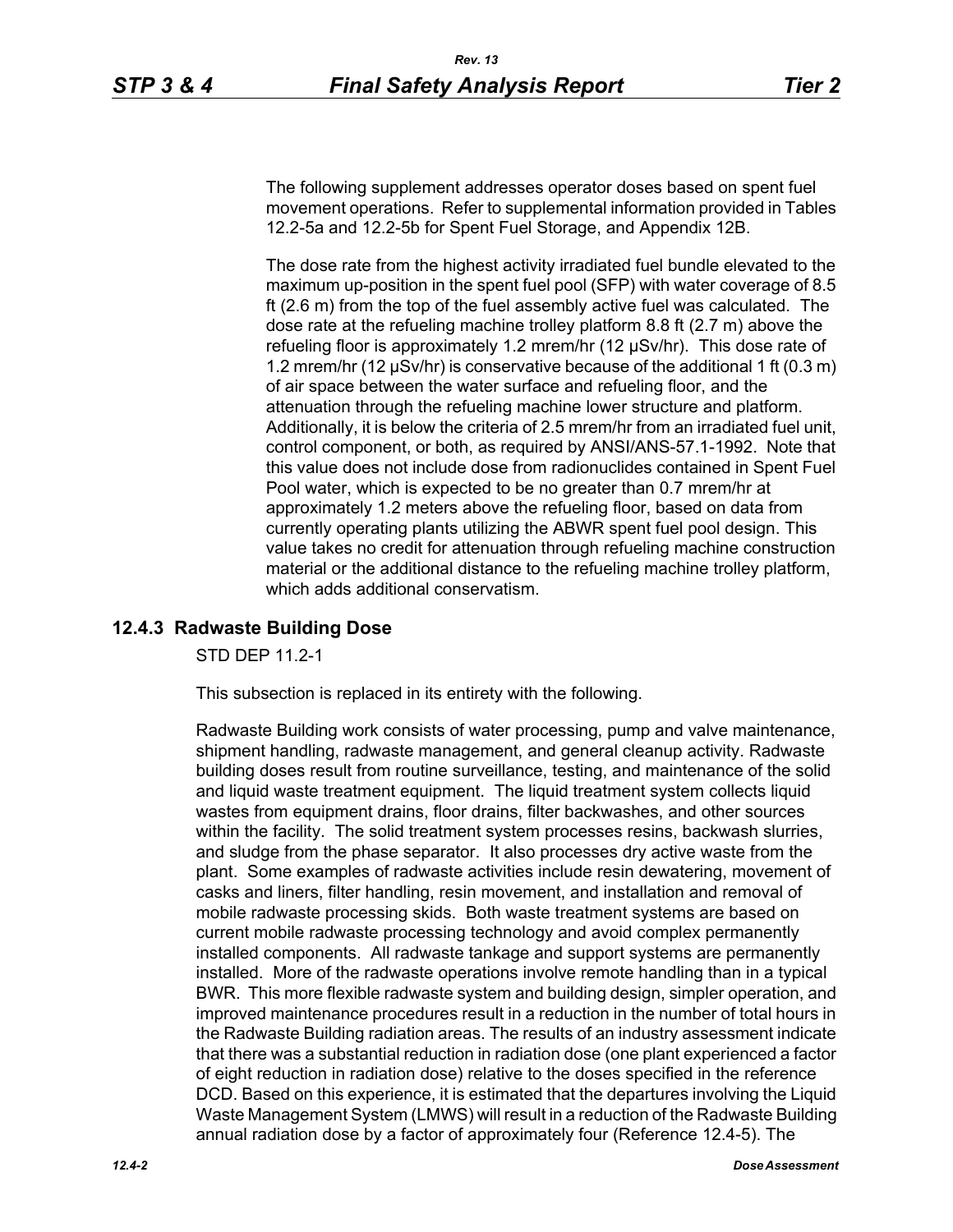average radiation dose rate to workers is assumed to be the same as specified in the reference DCD and the number of hours in the Radwaste Building radiation areas is changed from 4200 hours per year to 1000 hours per year. This results in a radiation dose associated with the Radwaste Building of 25 person-mSv/year (approximately a factor of four reduction), a total of 54,040 hours per year in radiation areas, and a total radiation exposure of 909 person-mSv/year. This is presented in Table 12.4-1.

## **12.4.5 Work at Power**

### STD DEP Admin

*Work at power typically requires 5,000 hours per year at an effective dose rate of 66 µGy/h*µSv/h *for the BWR. This category covers literally all aspects of plant maintenance performed during normal operations from health physics coverage to surveillance, to minor equipment adjustment, and minor equipment repair. Overall, the ABWR has been designed to use more automatic and remote equipment. It is expected that items of routine monitoring will be performed by camera or additional instrumentation. Most equipment in the ABWR is palatalized, which permits quick and easy replacement and removal for decontamination and repair. Therefore, a reduction in actual hours needed at power is estimated at 1,000 hours less than the typical value. In the area of effective dose rate, the ABWR is expected to have significantly lower general radiation levels over current plants, owing to more stringent water chemistry*  controls, a full flow condensate flow system, a 2% cleanup water program, titanium or stainless steel *condenser tubes, Fe feedwater control, and low cobalt usage. In addition, the ABWR has in the basic design, compartmentalized all major pieces of equipment so that any piece of equipment can be maintained or removed for maintenance without affecting normal plant operations. This design concept thereby reduces radiation exposure to personnel maintaining or testing one piece of equipment from both shine and airborne contamination from other equipment. Finally, the ABWR has incorporated in the basic design the use of hydrogen water chemistry (HWC) and the additional shielding necessary to protect from the factor of six increase in N-16 shine produced through the steamlines into the Turbine Building. For normally occupied areas, sufficient shielding is provided to protect from N-16 shine. In areas which may be occupied temporarily for specific maintenance or surveillance tasks and where additional shielding is not appropriate (for the surveillance function) or deemed reasonable, the HWC injection can be stopped causing the N-16 shine to decrease to within normal operating BWR limits within 90 seconds and thus permitting those actions needed. Overall, it is estimated that the effective dose rate for work at power will be slightly over two thirds the typical rate or 40 µGy/h*µSv/h*.*

### **12.4.6 References**

12.4-5 "Performance Evaluation of Advanced LLW Liquid Processing Technology, Boiling Water Reactor Liquid Processing" EPRI Technical Report 1003063, November, 2001.